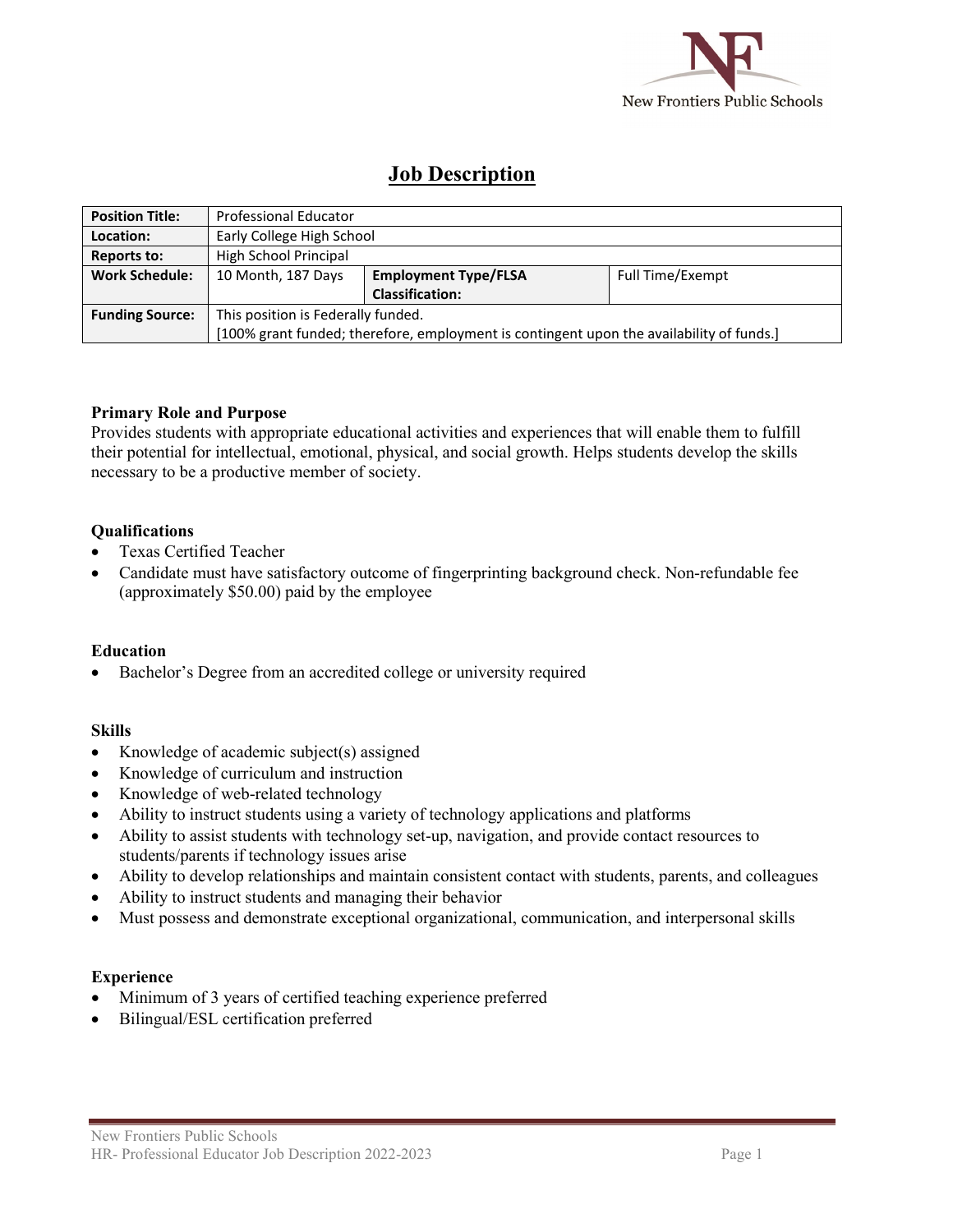## **Responsibilities and Duties**

## **Instructional Strategies**

- Develops and implements lesson plans for in-person, distance, and virtual learning that fulfill requirements of the district's curriculum program and show written evidence of preparation as required, including lessons that reflect accommodations for differences in student learning styles.
- Plans and uses appropriate instructional and learning strategies, activities, materials, equipment, and technology that reflect understanding of the learning styles and the needs of assigned students. Presents subject matter according to guidelines established by the Texas Education Agency, Board policies, and administrative regulations. Uses technology to strengthen the teaching/learning process.
- Teaches instructional subjects according to guidelines established by Texas Education Agency, district policies, and administrative regulations.
- Designs instructional activities by using data from student learning style assessments.
- Works cooperatively with special education teachers to modify curricula as needed for special education students according to guidelines established in Individual Education Plans (IEPs).
- Works cooperatively with other members of campus and District staff to determine instructional goals, objectives, and methods in accordance with District requirements.

# **Growth and Development**

- Helps students assess and enhance their study methods and habits
- Produces formal and informal testing to evaluate student success
- Coordinates and manages extracurricular duties as assigned. Sponsors outside activities approved by the school principal.
- Serves as an example for students and supports mission of the district

# **Classroom Management and Organization**

- Prepares classroom to enhance learning and to aid in the physical, social, and emotional development of students
- Controls student behavior in accordance with the student handbook
- Ensures necessary and reasonable measures are taken to protect students, equipment, materials, and facilities
- Assists in the selection of books, equipment, and other instructional materials
- Creates an in-person (and when needed, virtual) classroom environment conducive to learning that appropriately supports the physical, social, and emotional development of students. Helps students to analyze and improve study methods and habits.

# **Communication**

- Establishes and maintains a professional relationship and open communication with parents, students, administrators, and colleagues. Conducts conferences with parents and others when needed or required. Uses effective oral and written communication skills to present information accurately and clearly.
- Creates and maintains a professional relationship with colleagues, students, parents, and community members
- Presents information accurately through clear communication skills
- Communicates with students and parents on a regular basis via email, LMS, District-approved website, phone, or video conference.
- Provides timely feedback to students and tracks progress through a variety of methods.